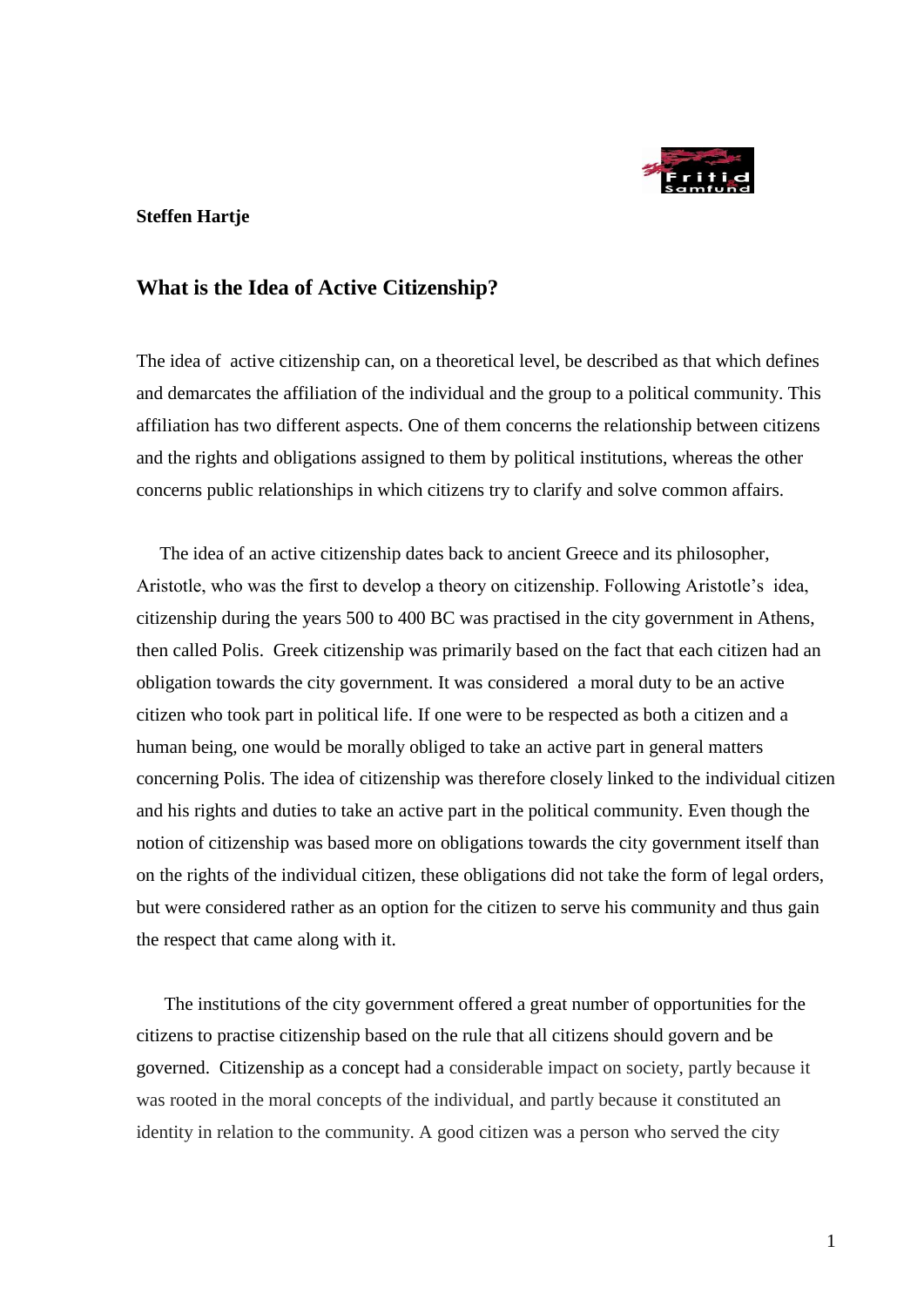government through military commitments and an active participation in political life. Only then came the moral considerations towards family and others.

There was a redrafting of the idea of citizenship during the  $19<sup>th</sup>$  century. The beginning of the industrial revolution, together with the growth of market economy, caused major social changes which, in turn, created a marked contrast between the absolute monarchy of the time and the new progressive trend of citizenship. This eventually led, among other things, to the French revolution in 1789.

 The French revolution meant that the king's supremacy was replaced by the supremacy of the people. The king was no longer God's representative on earth as he had been under absolute monarchy. Consequently, the state took on another function. No longer incumbent on it to protect the sovereign monarch and the supremacy of the church, the state could now contribute towards developing and regulating the market economy, thus becoming increasingly powerful and sovereign, as it developed from a territorial to a national state. The latter made it possible to develop a real state of law while it concurrently offered the citizen a state-free environment for individual and collective action.

 On the philosophical level, the period was marked by the Enlightenment which contributed to the development of new values such as freedom, tolerance, pluralism, individual rights, as well as promoting the idea of secularisation, in other words the separation of religion and politics. The people themselves gained priority over religion. Hence, the power of the church was considerably reduced. The independence of a state gaining increasing power, and the settling of national borders, meant that citizens became aware of their affiliation to a nation and of the conditions attached to such an affiliation. This encouraged their struggle for achieving further rights. In particular, the new social movements were active in the struggle to gain the same rights as the ruling class. The concept of citizenship in terms of a united claim for increasing the rights of the citizen became a central theme in the revolutionary process.

 It has to be noted that, in contrast to the republican tradition, active participation is not a goal in itself to the liberalistic understanding of citizenship. Rather, it focuses on strengthening the citizen's individual rights, and makes sure that all citizens are given equal treatment. The citizen is viewed as a member of society who can express his own opinion by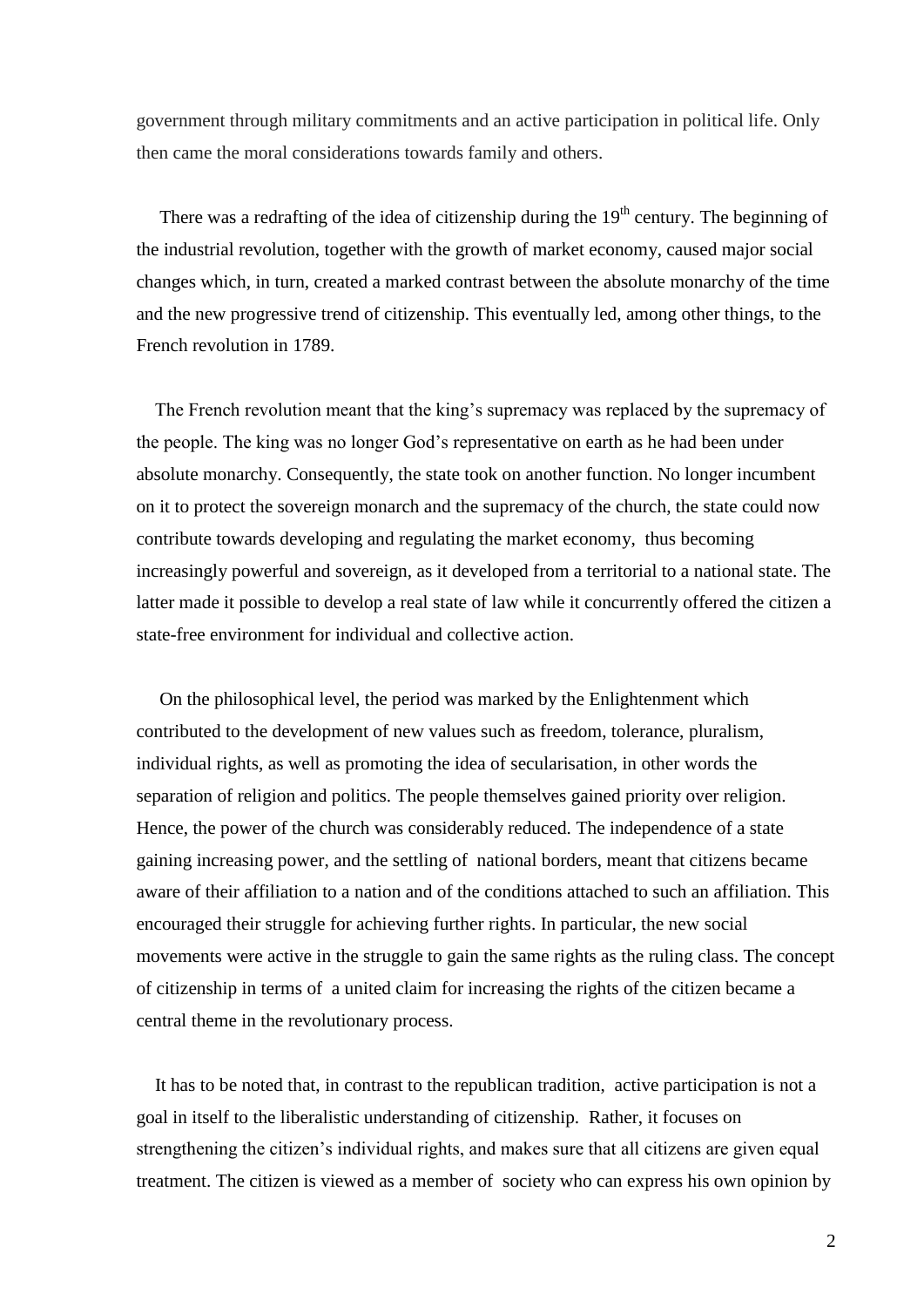voting and paying taxes. No further contribution to political decisions is expected from the citizen, and neither is he expected to consider himself as being part of the political community. In a liberalistic citizenship, the status of citizens depends solely on the subjective rights they exercise over the state itself and over the other citizens. As holders of subjective rights, they enjoy protection from the state as long as they obey the law. In the liberalistic way of thinking, subjective rights are those rights that guarantee tolerance for one's own rights.

# **The Difference between the Republican and the Liberalistic Idea of Citizenship**

There is a fundamental difference between the republican and the liberalistic understanding of the idea of citizenship. The goal of the republicans is to establish well-functioning political communities in which the citizen is morally obliged to participate, whereas the goal of liberal citizenship is to give the citizen a number of rights (personal as well as political) in order to ensure his autonomy vis-à-vis the control of the state. By contrast, the republican tradition views active participation as a precondition for the proper functioning of democracy , and it considers its citizens as belonging to a larger political community which gives them, in turn, a personal and social identity. This notion of citizenship contributes to the awareness of their mutual dependence and to the fact that they are, as citizens, part of a common practice which, when executed, makes them what they would like to be, namely politically responsible subjects in a community of free and equal citizens. Where the liberalistic tradition emphasizes the citizen's possibility to influence the decision-makers through polling, the republican tradition emphasizes collective self-determination and the principle of the people's supremacy. The liberalists value human rights more than the right to participate in a politically responsible community. The republicans, on the other hand, value the right to participate in politics which, among other things, leads them to make laws of their own free will, rather than focusing on the "apolitical" liberties of human rights.

 This fundamental contrast between the liberalistic and the republican understanding of the idea of citizenship and its priorities - in other words, the subjective freedom of the right of the citizen as opposed to the right of the democratic citizen to political participation - is still topical today as both these perceptions of citizenship are part of our understanding of the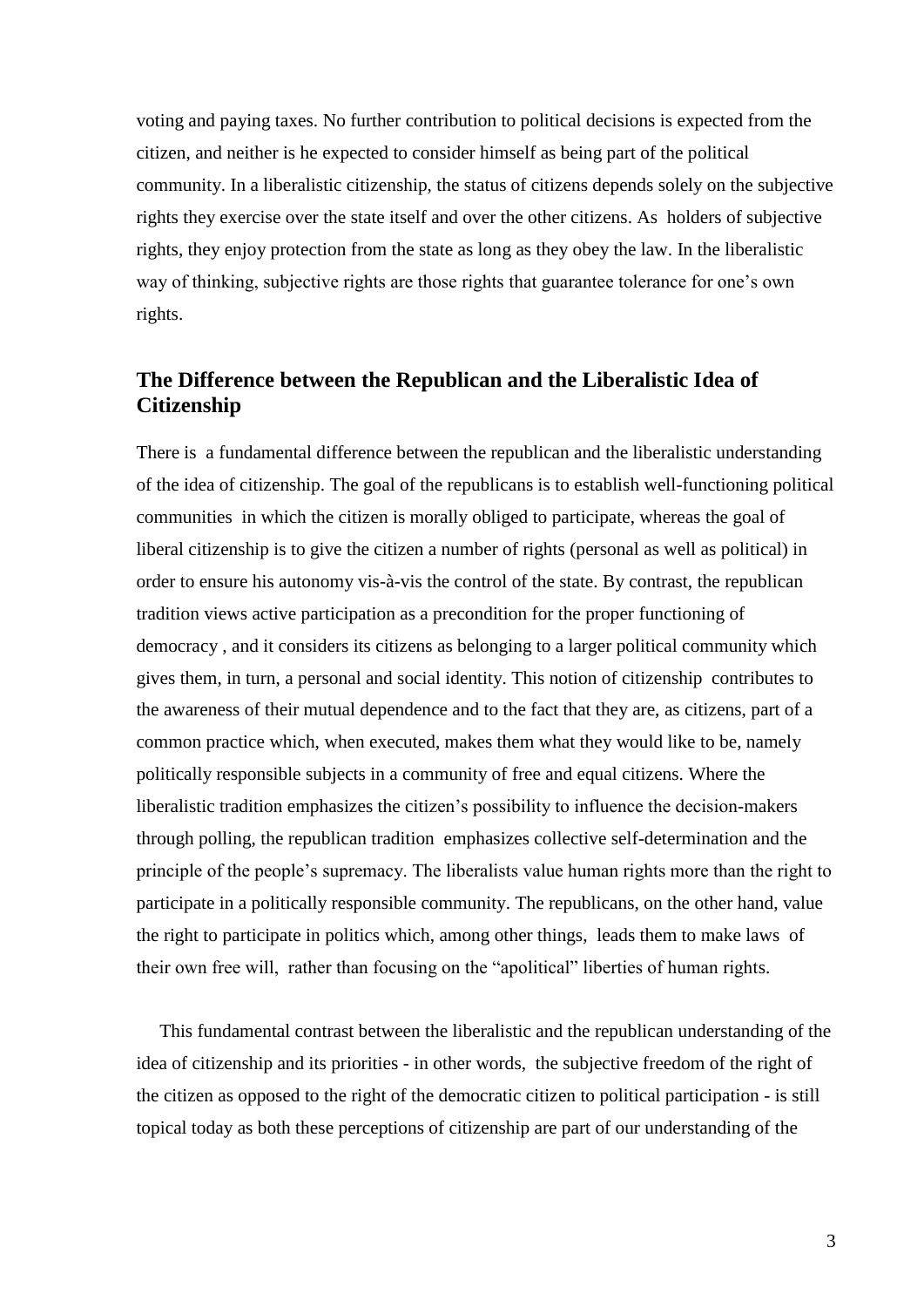concept itself. One can also, like Jürgen Habermas, see these concepts as being mutually dependent of each other.

## **The Idea of Active Citizenship Today and its New Implications**

The rapid development in globalisation due to the widespread use of information technology together with the global coupling of the financial and production markets are all factors contributing to the loss of control by nation states on the general conditions of production and hence restricting them in the possibility of maintaining the existing levels of welfare. For the first time in world history, a global market is being established which is regulated by the purchase and sale of goods rather than by military power. A free global market with its advantages and disadvantages will, under all circumstances, demand some kind of regulation of the market economy in order to prevent environmental burdens including the tendency towards a growing inequality between the rich and the poor countries. The coupling of the financial and production markets promotes short-term investments and increases the speed of capital flow, leaving the individual state more vulnerable to economic speculation.

 The deterioration of the concept of a nation state has a significant impact on the understanding of the idea of citizenship because the latter has primarily been linked from the the early days of industrialisation to the understanding that nation states themselves are responsible for securing the rights that enforce active citizenship. At present, however, and in line with the hasty development of globalisation, there is an urgent requirement that these rights be not only guaranteed by citizens and their individual nation, but that they also be respected by citizens of all other nations as well.

 These rights, from being citizen rights won by a struggle within the framework of a nation state which it subsequently guarantees, have now become universal rights. As such, they are now valid all over the globe:"As world citizen rights". The difficulty in meeting the demand for the expansion of citizen rights from within the nation's framework to the outside is the fact that they would have to be monitored by a supranational regulatory authority with all the power needed to implement such control. Furthermore, the experience gained from the Mohammed crisis – following the drawings published in a Danish newspaper - shows that if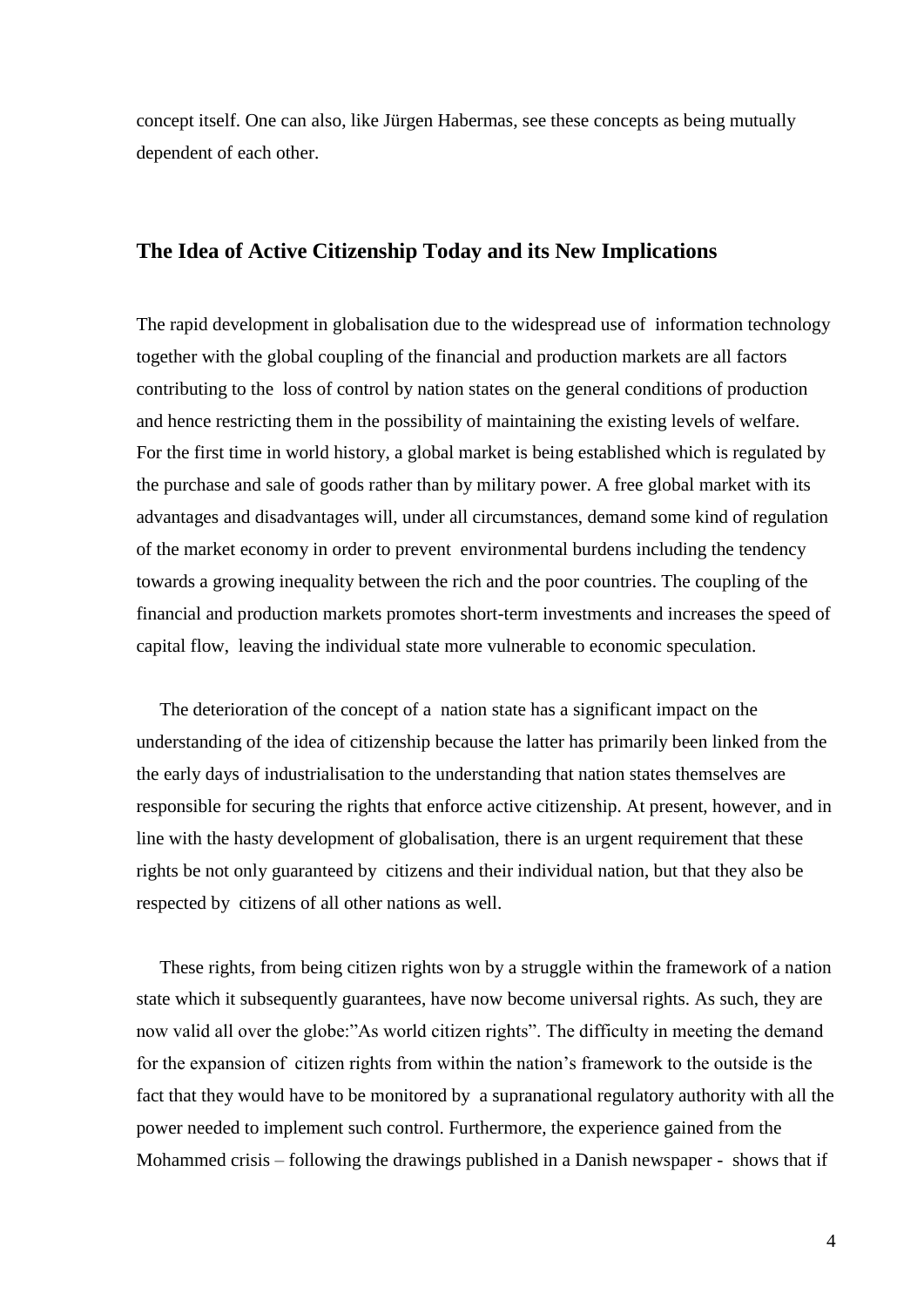one attempts to make those rights universal one can, in fact, reinforce them as they are not absolute rights. They are rights won by a struggle that can always either be expanded or restricted according to the circumstances. For example, in Denmark freedom of expression with regard to racism is restricted by Danish law, and the fierce demonstrations against Denmark in connection with the publication of the drawings and the subsequent political discussions nationally and internationally, only show how differently the notion of freedom of expression can be interpreted. As individual rights become progressively universal, they will at the same time inevitably come under pressure from, for example, some religious groups who would contest such rights, demanding that they be adapted to their own beliefs.

 The development of a global public has already put such rights under pressure. What is said in an English tv-programme or written in a Danish newspaper does not necessarily remain in the national domain, but can very quickly turn into an international affair with consequences for the nation involved. Hence, there will be, under all circumstances, a need to discuss how best to define and ensure personal freedom rights on an international and global level.

## **Transnational Citizenship**

To completely write off nation states and, consequently, the individual nation's guarantee of rights and obligations that an active citizenship is built upon, is probably going too far, but it is a given that nation states must interact with supranational institutions to protect these rights. From a Danish point of view, the EU and the UN will be the most likely institutions with which to interact. Yet, the question arises at the present time on the possibility of developing the practice of citizenship on a supranational level.

 The increasing globalisation of world economy contributes to creating a global identity and responsibility. Economic globalisation has caused a political struggle between its opponents and proponents. The struggle becomes apparent when summits and international conferences on economic policy are held. They are met with large demonstrations, occasionally violent, organised by anti-globalisation activists, whereas grassroots and NGOs lobby to gain influence on the political process.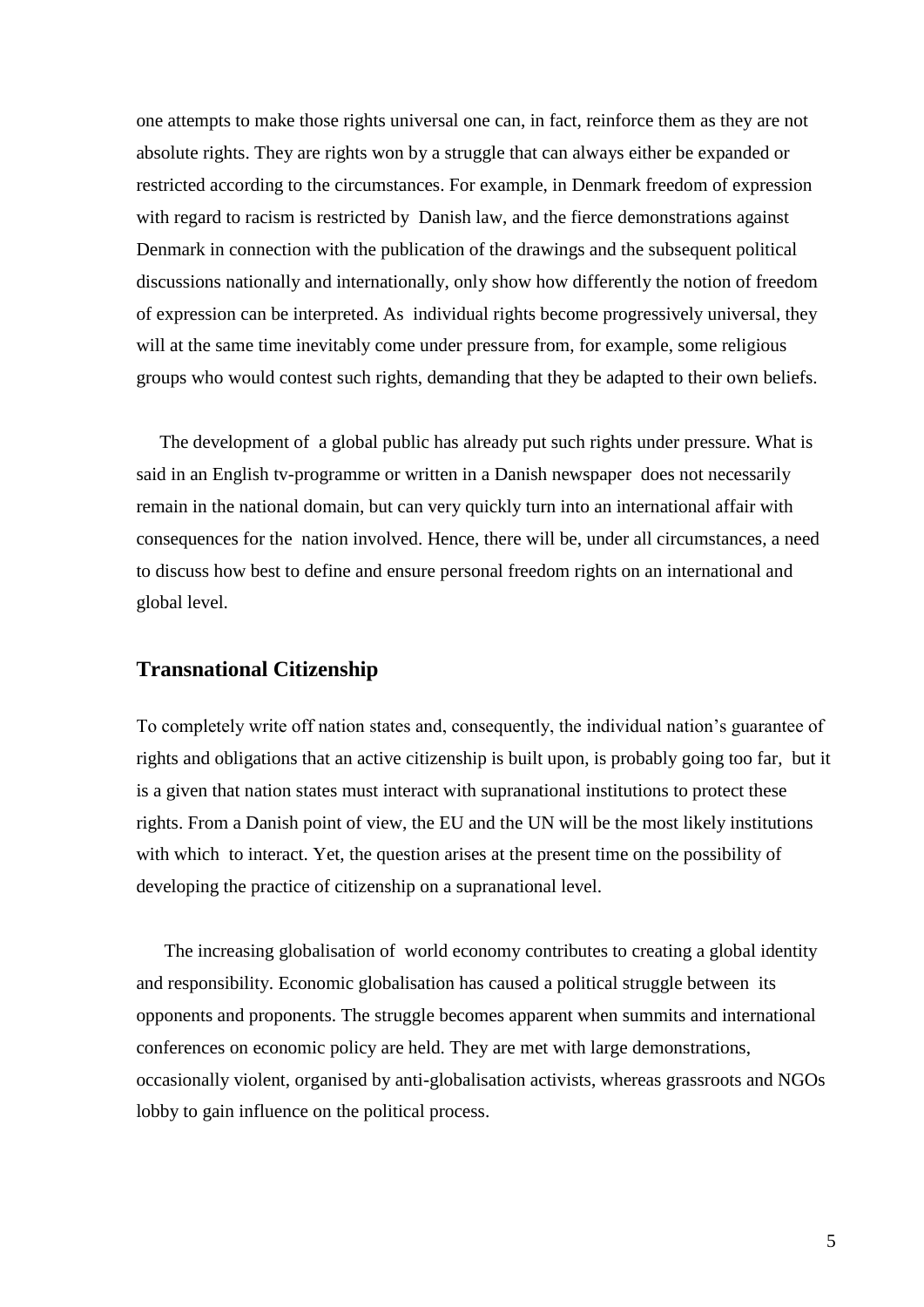The resistance to globalisation by different groups shows the emergence of a global civil society which in the long run can become a crucial factor for global development. Today one detects a sense of common responsibility within the field of ecology for global development. People's awareness of the limited resources of the earth and the threat of an uncontrolled development of market economy to the fragile ecology balance creates a worldwide commitment to our planet. The increasing number of refugees and immigrants is interrelated with the acute poverty which persists in the developing world. The problem can only be solved by showing global responsibility, thus contributing to create sustainable development in the poor countries of the world.

The development of a global responsibility on both a political and a popular level can become an important element in the new conception of citizenship.

 The idea of a global citizenship is also brought into sharp focus as an increasing number of countries elect a democratic government. During the last three decades the number of democracies has, in fact, increased at a rapid rate. The majority of dictatorships in Southern Europe, Asia and Latin America, as well as the totalitarian communist regimes of Eastern Europe, have been replaced by democratic governments. Only Africa and the Arab part of the Muslim world are not part of this democratic development.

 Such a process of democratisation is actually interesting because it shows that it is largely the human rights factor which forms the basis for the new democracies. This goes to prove that human rights are becoming universal values. In fact, none of the new democracies are built on new basic values. There is no such thing as a special Asian or Latin American conception of democracy. Instead, there is a general approval of human rights and traditional democratic institutions such as parliament, free elections and independent courts.

 Human rights and the European conception of democracy - namely the republican and the liberal conception - are breaking loose from the underlying values of Western societies as they achieve universal status and become universal global values. The conception of democracy and human rights have now become overall political guidelines which many different civilisations throughout the world follow without being subjected to cultural standardisation.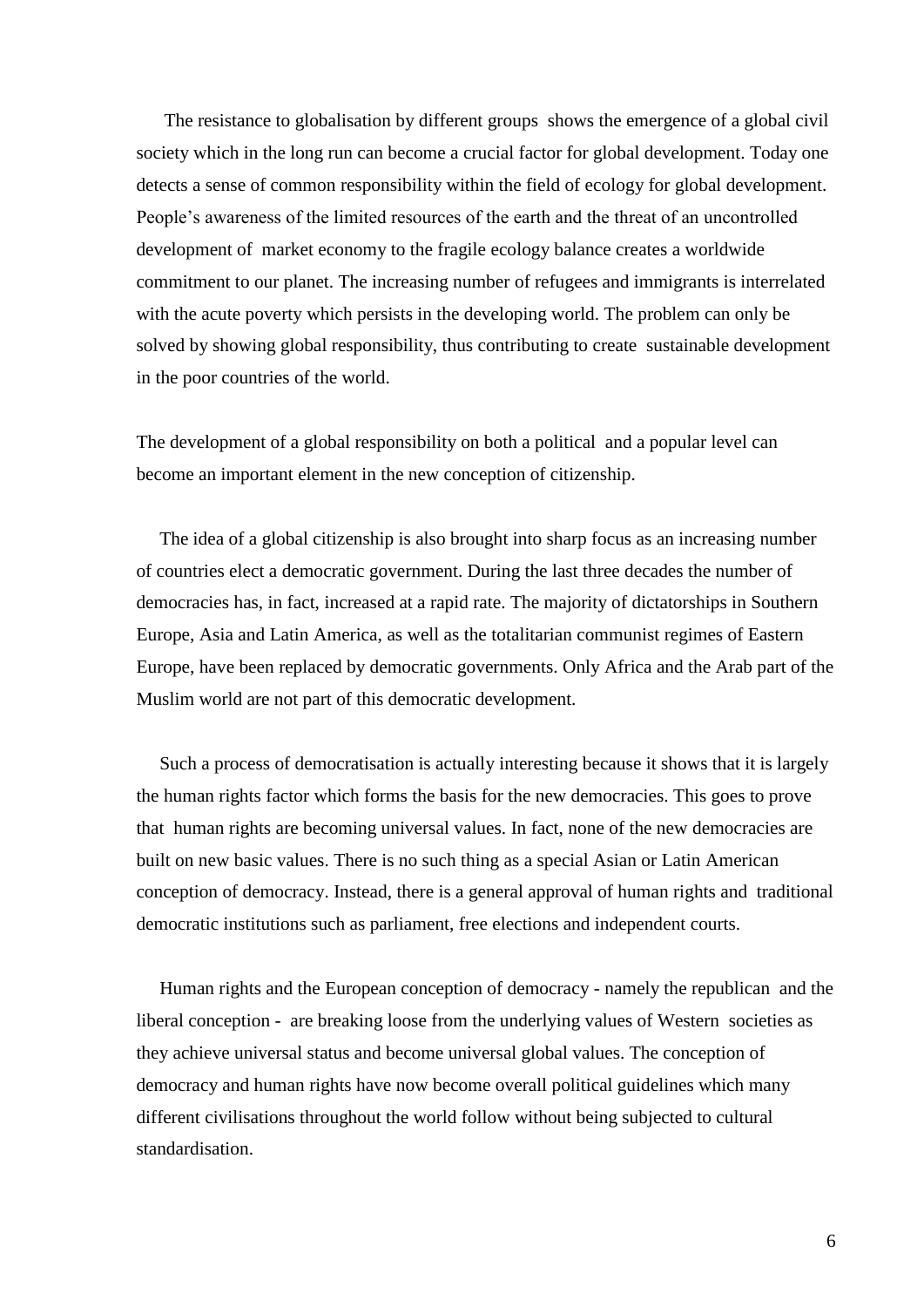The rapid expansion of the concept of democracy indicates that a global democracy can emerge and in this way create a space for the notion of citizenship. But it will be a different kind of democracy from the one we know from nation states. Unlike a national democracy – which gives all citizens one and the same vote  $-$  a global democracy is more likely to consider the relative strength of the different nations and regions. At the moment it is a utopian idea to imagine that the Security Council would be formed by countries with the largest populations.

## **Citizenship within the Framework of the EU**

Another possibility would be to make the EU the primary framework for citizenship. Habermas is one of those theorists who argues that a new citizenship will have to be linked to a supranational unit because there is a tension between the development of a democratic state governed by law and market economy. The modernisation of market economy follows its own dynamics and has no connection to the attempt to develop a state governed by law. The new mutual economic dependence in Europe thus generates a growing need for co-ordination on the political level. According to Habermas co-ordination alone is not enough to regulate the competitive conditions of the inner market; it will also be necessary to create better possibilities for collective political acts across national borders.

 It will certainly prove inadequate if the democratic process works only within the framework of the nation states as it does today. A common political public for all the EU has to be established ensuring the development of democracy across national borders. Up to now, various duties and responsibilities in the EU have been carried out by European organisations which have developed a close administrative network. Although the new administrative élite is formally committed to its respective government and institutions, it has already outgrown its national relationship and now forms a bureaucracy which is above the democratic process.

 Unfortunately, the gap between the citizens' participation and the top-down control is widening in the EU as more resolutions and regulations have come to affect a growing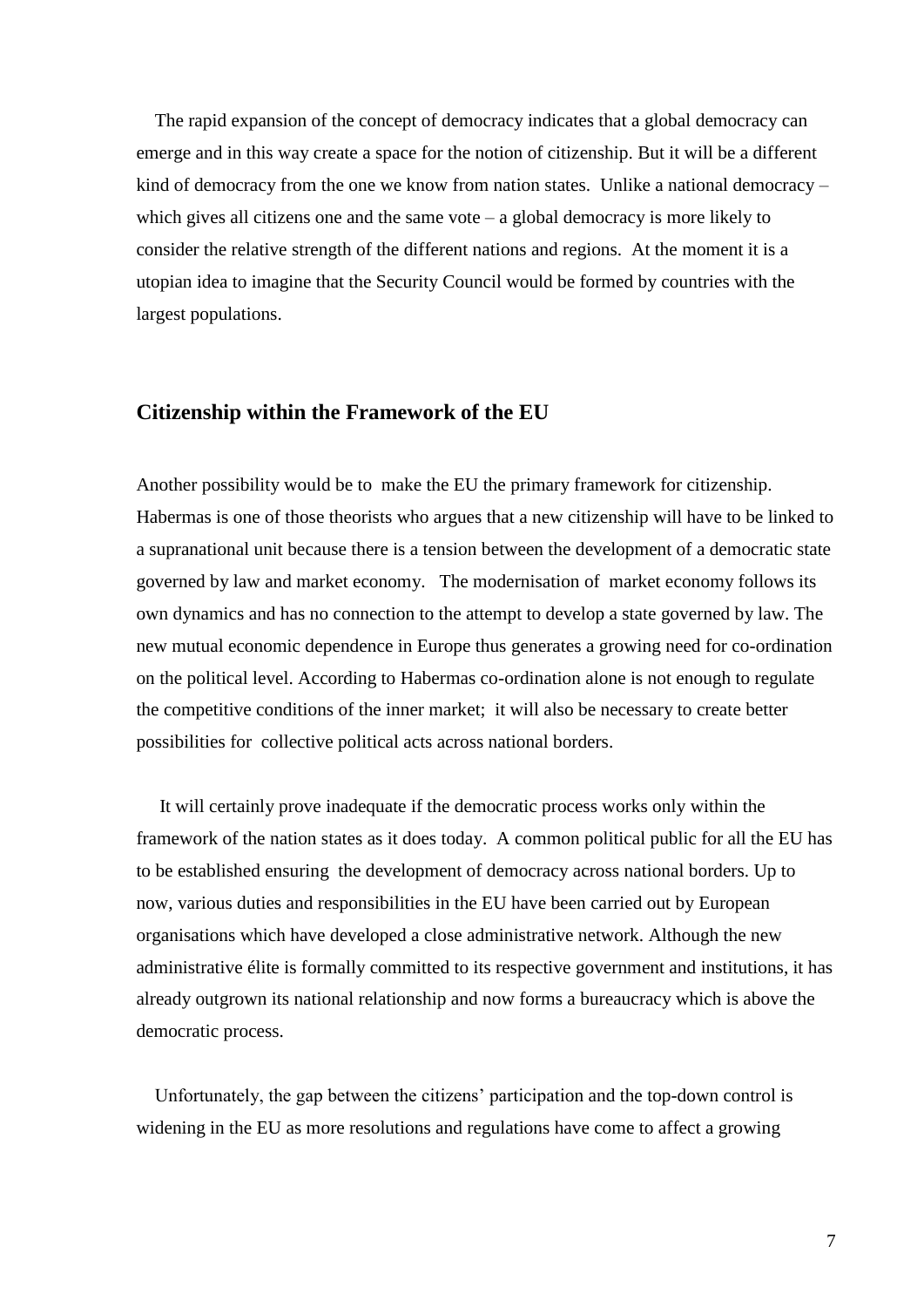number of citizens while at the same time they do not have any powerful means of discussing and exerting influence on the decision-making process.

The urgent question is whether a European citizenship which possesses *"a commitment to a European good*",**<sup>2</sup>** can be shaped.

 Habermas does not believe that national democracies will be dissolved when citizenship is linked to the EU, but they will be playing a different role as part of a new and larger unity in Europe.

 It is difficult to develop a notion of citizenship on the EU level because a distinctive common identity does not exist and, consequently, loyalty and obligations towards the community will be difficult to achieve. For how does citizenship work without a crucial sense of common identity?

 Habermas suggests that supranational citizenship be built on a political level. He thus distinguishes between the political level and the cultural level. The cultural level could be removed just as religion was separated from the state through the secularisation of society after the French Revolution. This would appear to be feasible especially as religion is an important part of the cultural level. Accordingly, the citizen's religious and cultural affiliations should be of no importance for citizenship or democracy. The EU and the state should protect the citizen's religious and cultural freedom, but apart from this, religion and culture should be unimportant to citizenship. Furthermore, Habermas recommends elaborating a European constitution based on human rights, to develop a European political establishment and to promote the creation of a European public.

 Even though Habermas proposes to cut off the cultural level from citizenship, the development of European citizenship will still demand that every individual be able to conceive him/herself not only as a German, Swede, Englishman and Dane but as a European as well. The adjustment of a national identity to a European identity is necessary if the idea of a European citizenship is to succeed. Otherwise, the whole idea of a European citizenship would be nonsensical.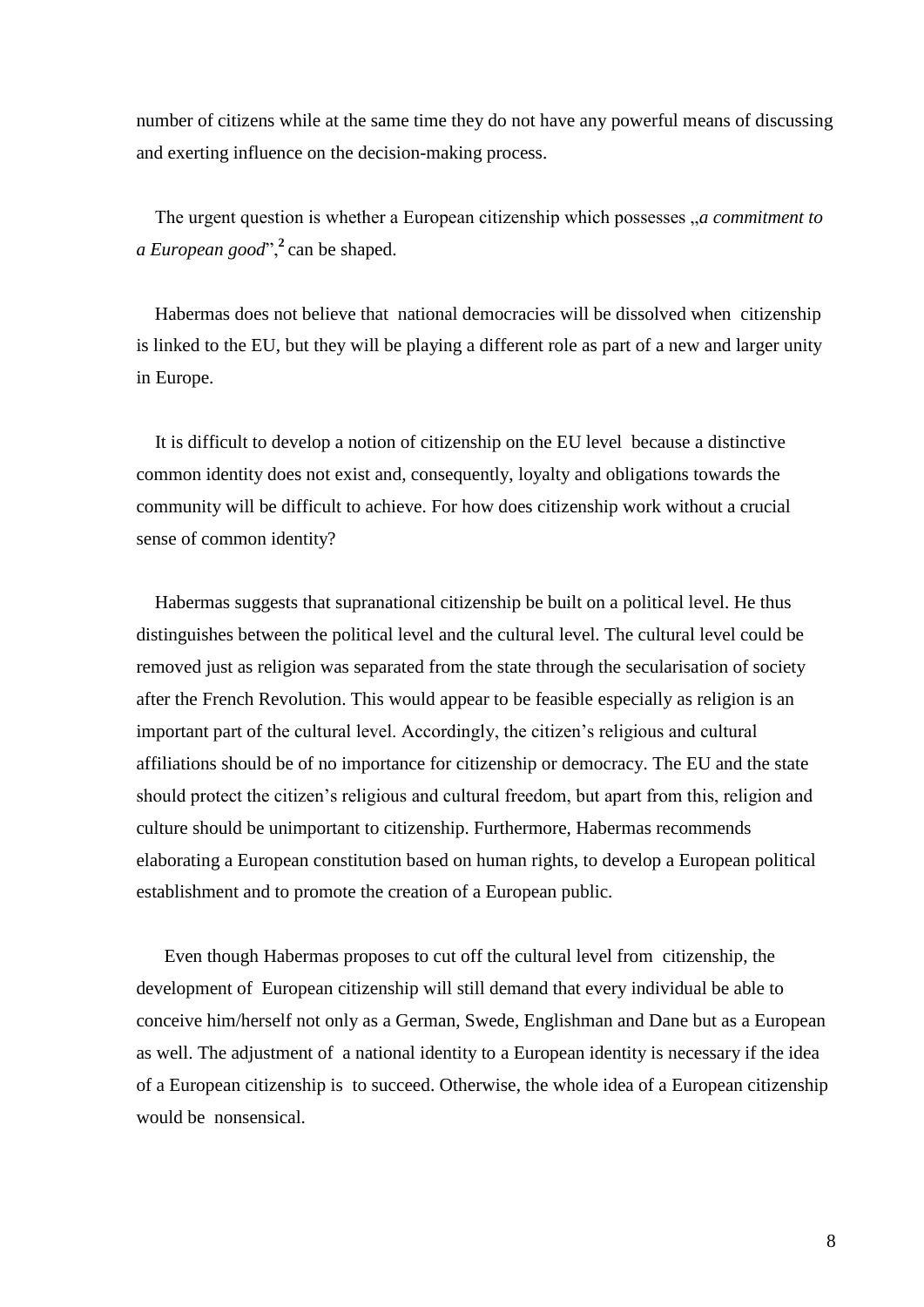#### **Triangular Citizenship**

The individual rights of citizenship will be secured both on the national level, on the European level within the framework of the EU, and on a global level in the United Nations. A Dane will be guaranteed social rights on the national level. The EU will guarantee him his rights in relation to the inner market. The UN guarantees his human rights. The solution is to develop a triangular citizenship which works on all three levels. The levels, however, should not be considered as important as the conditions for practising the new understanding, namely the sense of community and loyalty.

 National solidarity will undoubtedly continue to have a strong influence on people's identity. Citizens in European countries will still display commitment and loyalty towards their respective countries. Citizenship depends on a common conception of nationality. The new conception may at first be linked up with this level, but people will have to be open to what takes place both in Europe and in global communities. As for Danes, they must learn to relate to citizens in other countries on the basis of a commitment towards these communities.

The development of a sense of responsibility and identity towards both the European level and the global level occurs when citizenship is lifted out of its national context. Even today we see many communities with an identity and self-knowledge which goes further than the national solidarity which they share and live by. There are communities who network across frontiers or ethnic groups, and who, while still keeping a close connection to their native countries, develop a national and global identity. With time, fragmentation of the old concept of citizenship will occur. Although it is still primarily attached to the national level, it is already starting to blend with parts of both the European and global levels.

 The obligations and the rights of citizenship are no longer solely guaranteed by the nation state. Today the international community also plays an important role in ensuring citizens their rights. A triangular citizenship can and should contribute to develop a common popular identity in a time of individualism.

 Personal and political rights and obligations will still be the basis for the idea or concept of citizenship, but political rights will be limited by legislative power on the supranational level, for example, the EU. Personal rights will not only be guaranteed by the national state but will gradually become universal rights and hence guaranteed by a global institution such